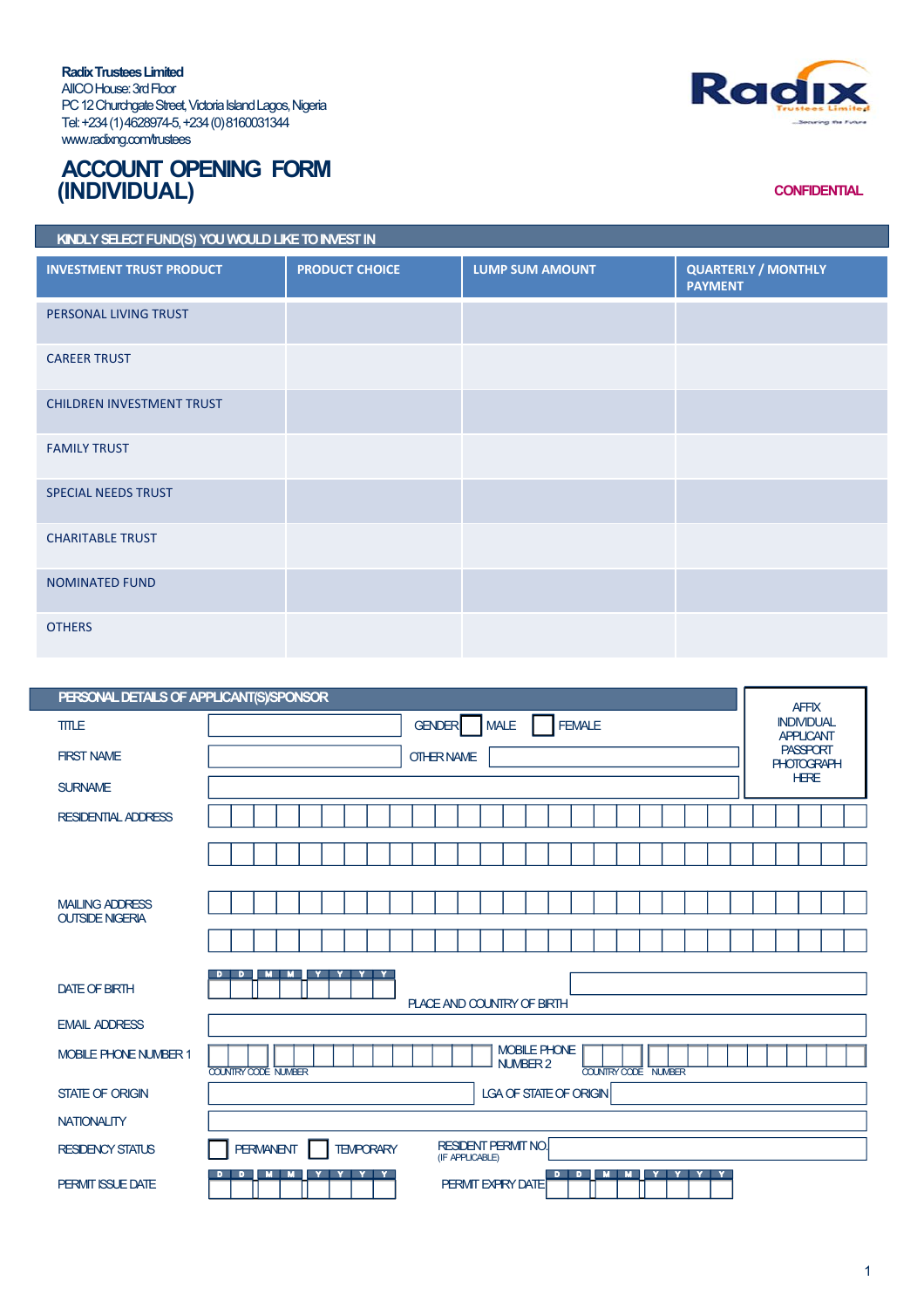| <b>ID TYPE</b><br>IF OTHERS PLEASE SPECIFY<br><b>ID NUMBER</b><br><b>ID ISSUE DATE</b><br><b>ID EXPRY DATE</b><br><b>PLACE OF ISSLE</b><br><b>FREEERED MEANS OF</b> | INTERNATIONAL PASSPORT<br>DRMERS LICENCE<br>NATIONAL ID CARD<br>FERMANENT VOTERS CARD<br>$OII + FS$<br>D<br>D<br>м<br>M.<br>D<br>SIGNATURE SPECIMEN OF APPLICANT<br>E-MAIL<br><b>POST</b><br>IN PERSON<br><b>HOLD MAILS</b> |
|---------------------------------------------------------------------------------------------------------------------------------------------------------------------|-----------------------------------------------------------------------------------------------------------------------------------------------------------------------------------------------------------------------------|
| <b>COMMUNICATION</b>                                                                                                                                                |                                                                                                                                                                                                                             |
|                                                                                                                                                                     |                                                                                                                                                                                                                             |
| <b>EMPLOYMENT DETAILS</b>                                                                                                                                           |                                                                                                                                                                                                                             |
| <b>EMPLOYMENT STATUS</b>                                                                                                                                            | RETIRED<br><b>UNEMPLOYED</b><br><b>SELF-EMPLOYED</b><br>SALARIED EMPLOYMENT                                                                                                                                                 |
| <b>OCCUPATION</b>                                                                                                                                                   |                                                                                                                                                                                                                             |
| <b>EMPLOYER'S ADDRESS</b>                                                                                                                                           |                                                                                                                                                                                                                             |
|                                                                                                                                                                     |                                                                                                                                                                                                                             |
| <b>NEXT OF KIN</b>                                                                                                                                                  |                                                                                                                                                                                                                             |
| TITLE                                                                                                                                                               | D<br>D<br>м<br>M I<br>Y<br><b>MALE</b><br><b>FEMALE</b><br><b>GENDER</b><br><b>DATE OF BIRTH</b>                                                                                                                            |
| <b>SURNAME</b>                                                                                                                                                      | <b>OTHER NAME</b>                                                                                                                                                                                                           |
| <b>FIRST NAME</b>                                                                                                                                                   |                                                                                                                                                                                                                             |
| <b>RELATIONSHIP</b>                                                                                                                                                 |                                                                                                                                                                                                                             |
| MOBILE PHONE NUMBER                                                                                                                                                 | <b>EMAIL ADDRESS</b>                                                                                                                                                                                                        |
| <b>CONTACT ADDRESS</b>                                                                                                                                              |                                                                                                                                                                                                                             |
|                                                                                                                                                                     |                                                                                                                                                                                                                             |
|                                                                                                                                                                     |                                                                                                                                                                                                                             |
| <b>Account Mandate</b>                                                                                                                                              |                                                                                                                                                                                                                             |
| <b>ACCOUNT NAME</b>                                                                                                                                                 |                                                                                                                                                                                                                             |
|                                                                                                                                                                     |                                                                                                                                                                                                                             |

|                                                                                             |                          |                       |                 | <b>AFFIX</b>                                                            |
|---------------------------------------------------------------------------------------------|--------------------------|-----------------------|-----------------|-------------------------------------------------------------------------|
| <b>NAMEOFSGNATORES</b>                                                                      | <b>SGNATURE SPECIMEN</b> | <b>CLASS</b>          | <b>INDMDUAL</b> |                                                                         |
|                                                                                             |                          |                       |                 | <b>APPLICANT</b><br><b>PASSPORT</b><br><b>PHOTOGRAPH</b><br><b>HERE</b> |
|                                                                                             |                          |                       |                 |                                                                         |
| Please Indicate Your Signature Mandate                                                      |                          |                       |                 |                                                                         |
| DOCUMENTATION CHECKLIST (For Individual Account)<br>DulyCompletedForm                       | $\mathsf{N}$             | FOR OFFICIAL USE ONLY |                 |                                                                         |
| Utility Bill, etc<br>v                                                                      | N.                       | Staff Name:           |                 |                                                                         |
| Means of ID (International Passport, Drivers License, <sub>Y</sub><br>PVC, National ID Card | N                        | Staff ID Number:      |                 |                                                                         |
| Two Passport Photograph                                                                     | N                        | Signature:            |                 |                                                                         |

TwoPassportPhotograph Y Y SignatureMandateSlip Y Y

 $N$